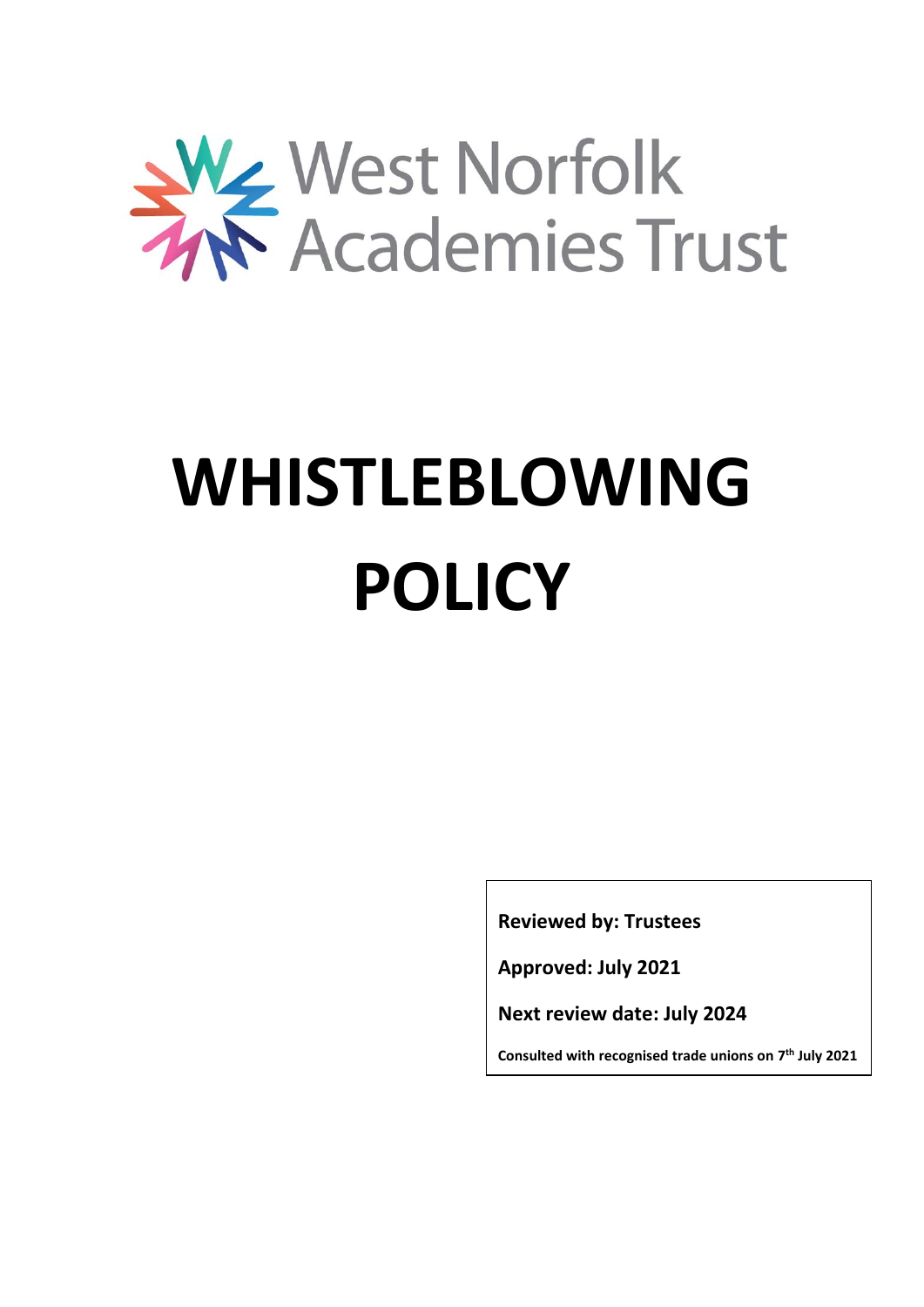# **Contents**

| $\mathbf{1}$   | <b>Terms of Reference</b>             |         |
|----------------|---------------------------------------|---------|
| $\overline{2}$ | Purpose                               |         |
| 3              | Background                            |         |
| 4              | Aims of the Policy                    | $2 - 3$ |
| 5              | Safeguards                            | $3 - 4$ |
| 6              | How to raise a concern                | 4       |
| 7              | The Role of Senior Managers           | $4 - 6$ |
| 8              | Raising Concerns Outside of the Trust |         |
| 9              | Monitoring and Review                 |         |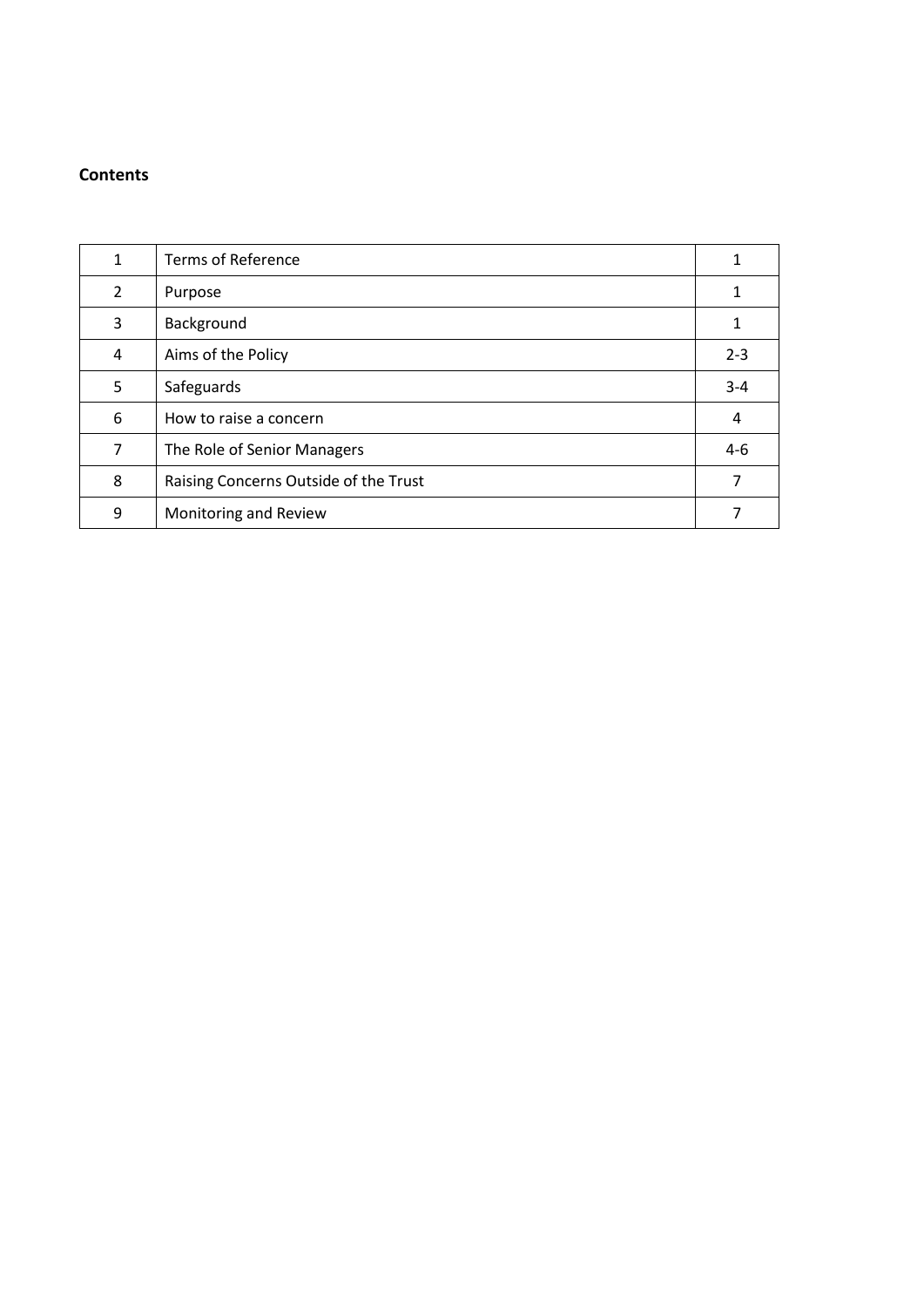# **1. Terms of Reference**

# **1.1** Definitions:

- "Executive Headteacher" also refers to any other title used to identify the Executive Headteacher, where appropriate, or other senior manager delegated to deal with the matter by the Executive Headteacher.
- "Headteacher/Senior Manager" refers, where appropriate, to any other title used to identify the Headteacher/Senior Manager.
- "Employee" refers to any member of the staff, teaching and support, employed to work at the school/Trust.
- "Companion" refers to a person chosen by the employee to accompany him/her at a formal meeting, who shall be a trade union representative or a workplace colleague. A companion is entitled to speak to the employee during any meeting, and confer privately, but may not answer questions on the employee's behalf.
- "WNAT" refers to the West Norfolk Academies Trust

# **2. Purpose**

**2.1** To set out the Trust's policy and procedure for dealing with concerns raised by employees which relate to suspected wrongdoing or dangers at work (see paragraph 4). Allegations of child abuse against teachers, other staff and volunteers is to be dealt with in accordance with 'Keeping Children Safe in Education' statutory guidance for schools and colleges.

## **3. Background**

- **3.1** As employees are often the first to realise that there may be something wring within the Trust, it is important that they feel able to express their concerns without fear of harassment or victimisation. Otherwise they may find it easier to ignore a concern rather than report it. The Public Interest Declarations Act 1988 recognises this fact and is designed to protect employees, who make certain disclosures of information in 'the public interest', from detriment and/or dismissal. This policy builds on the provisions of the Act.
- **3.2** The Trust is committed to the highest possible standard of operation, probity and accountability. In line with that commitment, employees, officers, consultants, contractors, volunteers, casual workers and agency workers with serious concerns are encouraged to come forward and voice those concerns. This policy document makes it clear that employees can do so without fear of reprisals; it is intended to encourage and enable employees to raise serious concerns within the school rather than overlooking a problem or alerting anyone external to the school.
- **3.3** This policy does not form part of an employee's contract of employment and it may be amended at any time.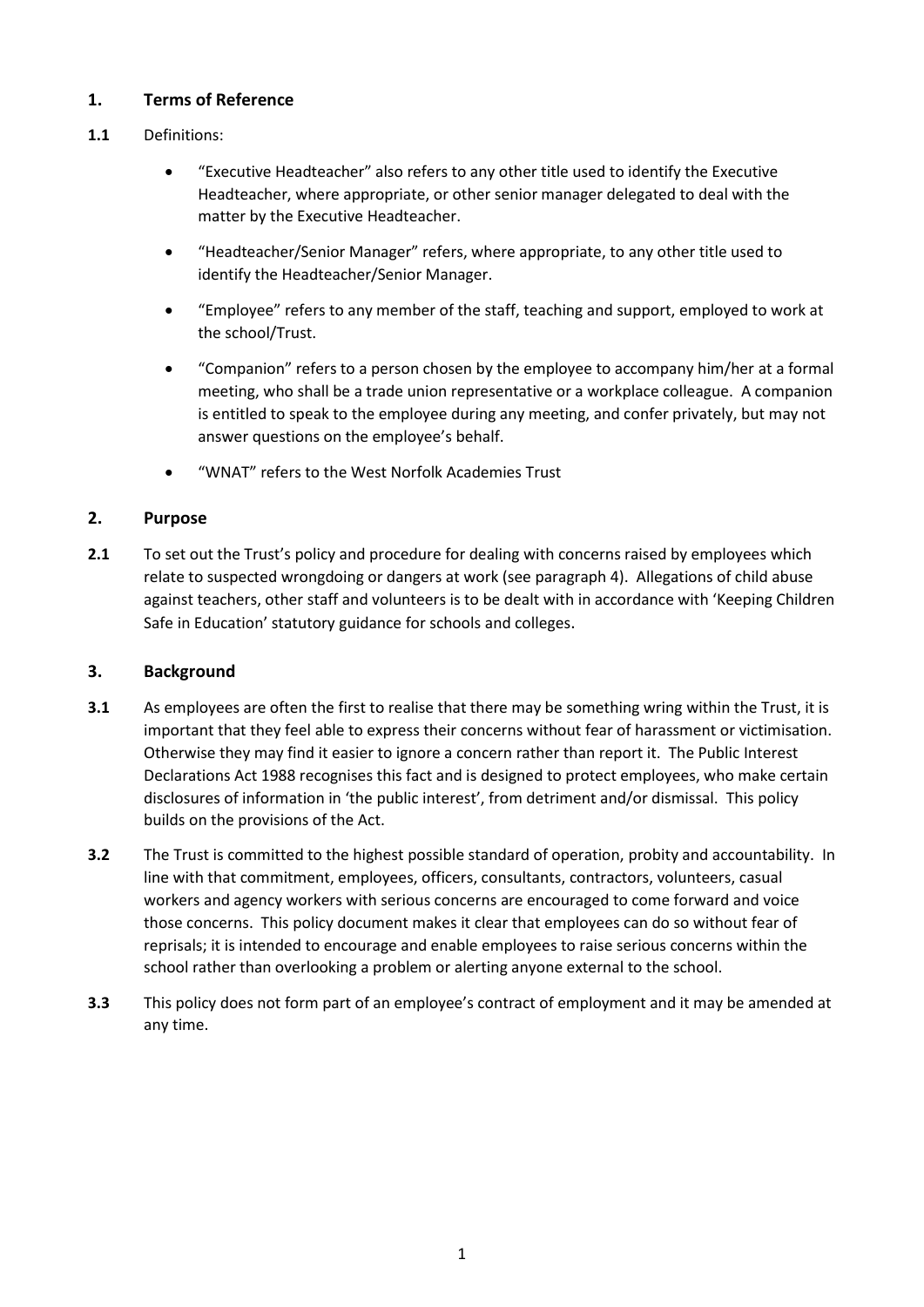# **4. Aims of the Policy**

- **4.1** This policy aims to:
	- provide avenues for employees to raise concerns internally as a matter of course and receive feedback on any action taken;
	- provide for matters to be dealt with quickly and appropriately; and ensure that concerns are taken seriously and treated consistently and fairly;
	- reassure employees that they will be protected from reprisals or victimisation for whistleblowing where they have a genuine concern;
	- allow employees to take the matter further if they are dissatisfied with the Trust's response
- **4.2** A **whistleblower** is a person who raises a genuine concern relating to the matters below. If employees have any genuine concerns related to suspected wrongdoing or danger affecting any of our activities (a whistleblowing concern) they should report it under this policy. **Whistleblowing** is the disclosure of information which relates to suspected wrongdoing or dangers at work. This may include:
	- criminal activity:
	- miscarriages of justice;
	- danger to health and safety;
	- damage to the environment;
	- failure to comply with any legal or professional obligation or regulatory requirements;
	- bribery;
	- financial fraud or mismanagement;
	- negligence;
	- breach of our internal policies and procedures;
	- conduct likely to damage our reputation;
	- unauthorised disclosure of confidential information;
	- public examination fraud;
	- the deliberate concealment of any of the above matters.
- **4.3** Before initiating the procedure employees should consider the following:
	- the responsibility for expressing concerns about unacceptable practice or behaviour rests with all employees;
	- employees should use line manager or team meetings and other opportunities to raise questions and seek clarification on issues which are of day-to-day concern;
	- whilst it can be difficult to raise concerns about the practice or behaviour of a colleague, employees must act to prevent an escalation of the problem and to prevent themselves being potentially implicated.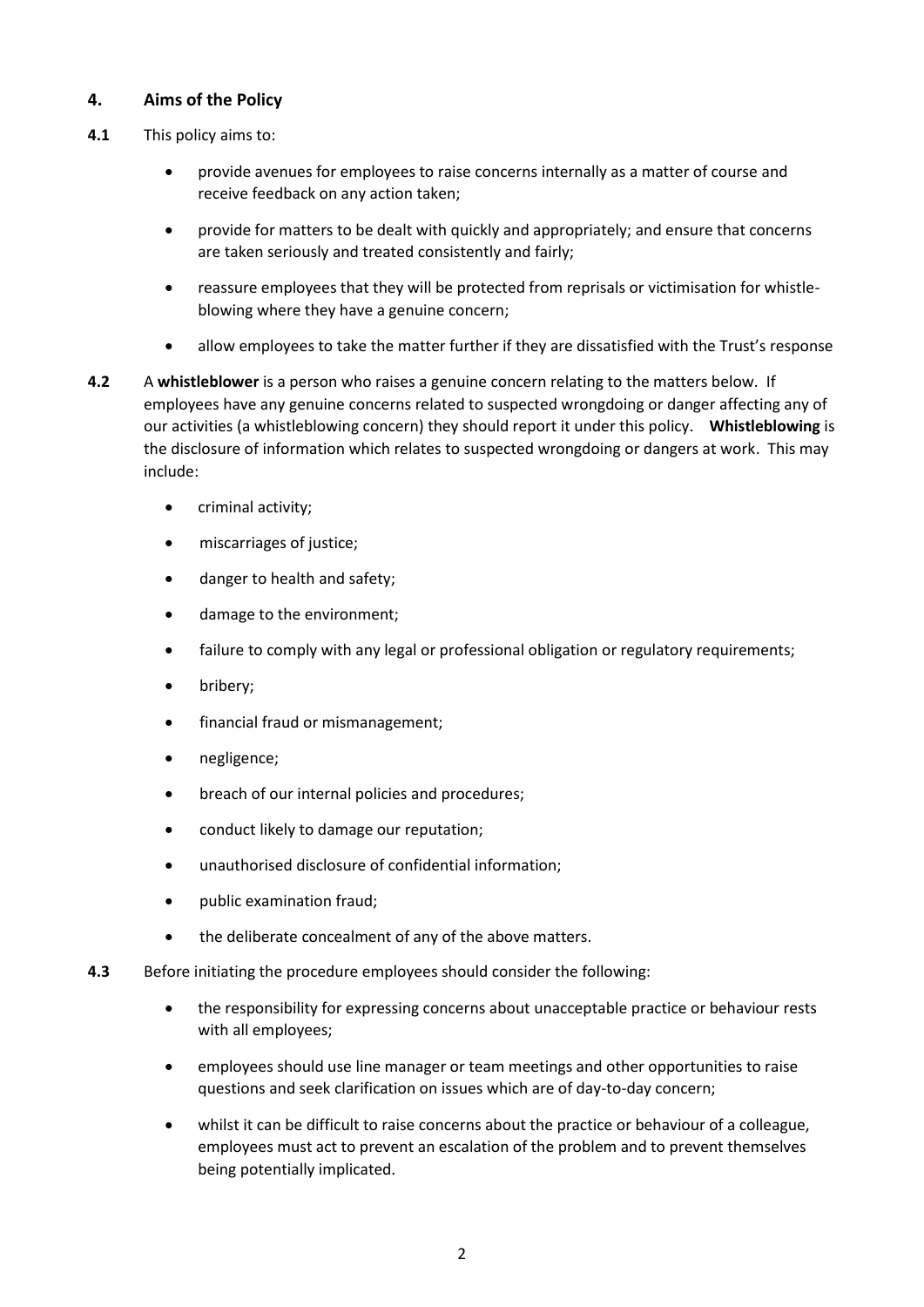**4.4** This policy should not be used for complaints about an employee's personal circumstances, such as the way they have been treated at work. In these cases an employee should use the Trust's Grievance Procedure; if the matter relates to salary, the salary review procedures documented in the Trust's pay policy.

#### **5. Safeguards**

#### **5.1 Harassment or Victimisation**

- **5.1.1** The Trust recognises that the decision to report a concern can be a difficult one to make, not least because of the fear of reprisal from those responsible for the malpractice. The Trust will not tolerate harassment or victimisation and will take action to protect employees when they have a genuine concern.
- **5.1.2** This does not mean that if an employee is already the subject of internal procedures such as disciplinary or redundancy, that those procedures will be halted as a result of that employee raising a concern under the whistleblowing policy.

#### **5.2 Confidentiality**

- **5.2.1** We hope that staff will be able to voice whistleblowing concerns openly under this policy. The Trust will make every effort to protect an employee's identity if confidentiality is requested.
- **5.2.2** As indicated above, identity will be protected as far as possible, but should the investigation into the concern require the employee to be named as the source of the information, this will be discussed with the employee before their name is disclosed.

#### **5.3 Anonymous Allegations**

- **5.3.1** Employees are encouraged to put their name to an allegation. Proper investigation may be more difficult or impossible if we cannot obtain further information and it is also more difficult to establish whether allegations are credible. Anonymous allegations will be considered at the discretion of the Trust. In exercising the discretion, the factors to be taken into account would include:
	- the seriousness of the issues raised;
	- the credibility of the concern; and
	- the likelihood of confirming the allegation from attributable sources.

## **5.4 Untrue Allegations**

**5.4.1** If an employee makes an allegation where they have a genuine concern, but it is not confirmed by the investigation, no action will be taken against that employee. If, however, the Trust concludes that an employee has made malicious or vexatious allegations, or with a view to personal gain, disciplinary action may be taken against that employee.

#### **5.5 Unfounded Allegations**

**5.5.1** Following investigation, allegations may be confirmed as unfounded. This outcome will be notified to the employee who raised the concern, who will be informed that the Trust deems the matter to be concluded and that it should not be raised again unless new evidence becomes available.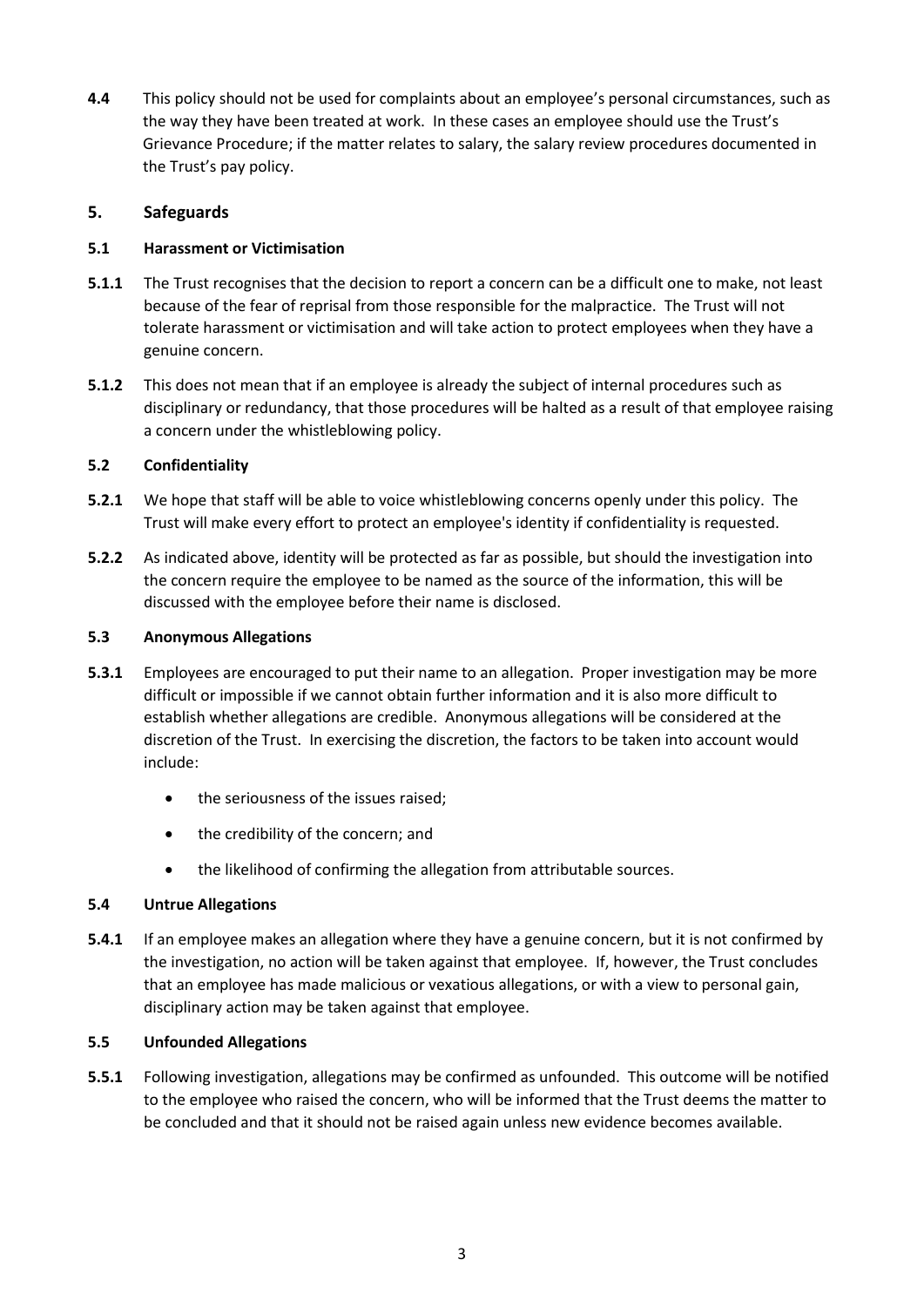#### **5.6 Support to Employees**

**5.6.1** It is recognised that raising concerns can be difficult and stressful. Advice and support will be made available, as appropriate, to both the employee(s) raising the concerns and any employee(s) subject to investigation.

#### **6. How to raise a concern**

- **6.1** As a first step, an employee should normally raise concerns with their immediate manager or their manager's superior. This depends, however, on the seriousness and sensitivity of the issues and who is involved. For example, if an employee believes that their immediate manager or their manager's superior is involved, they should approach the Executive Headteacher or Chair of Trustees. An employee (including the Headteacher and members of the leadership team) can bypass the direct management line and the Trustees if they feel the overall management and Trustees of a school are engaged in an improper course of action (please refer to section 8).
- **6.2** In the event of an employee's concern(s) being about the Executive Headteacher, they should approach the Chair of Trustees.
- **6.3** Concerns are better raised in writing. The employee should set out the background and history of the concerns, giving names, dates and places where possible, and the reasons why they are particularly concerned about the situation. If an employee does not feel able to put the concern in writing, they should telephone or meet the appropriate person. It is important that, however the concern is raised, the employee makes it clear that they are raising the issue via the whistleblowing procedure.
- **6.4** The earlier an employee expresses the concern, the easier it is to take action.
- **6.5** Although an employee is not expected to prove the truth of an allegation, they will need to demonstrate to the person contacted that there are sufficient grounds for the concern.
- **6.6** In some instances it may be appropriate for an employee to ask the trade union to raise a matter on the employee's behalf.
- **6.7** At each meeting under this policy the employee may bring a companion. The companion must respect the confidentiality of the disclosure and any subsequent investigation.

## **7. The Role of Senior Managers**

**7.1** On receipt of a whistle-blowing concern, the senior manager should respond immediately by arranging to meet with the employee to discuss the concern(s) as soon as possible.

#### **7.2 Stage One**

- **7.2.1** At the initial meeting the Senior Manager should establish that:
	- there is genuine cause and sufficient grounds for the concern; and
	- the concern has been appropriately raised via the Whistleblowing Policy.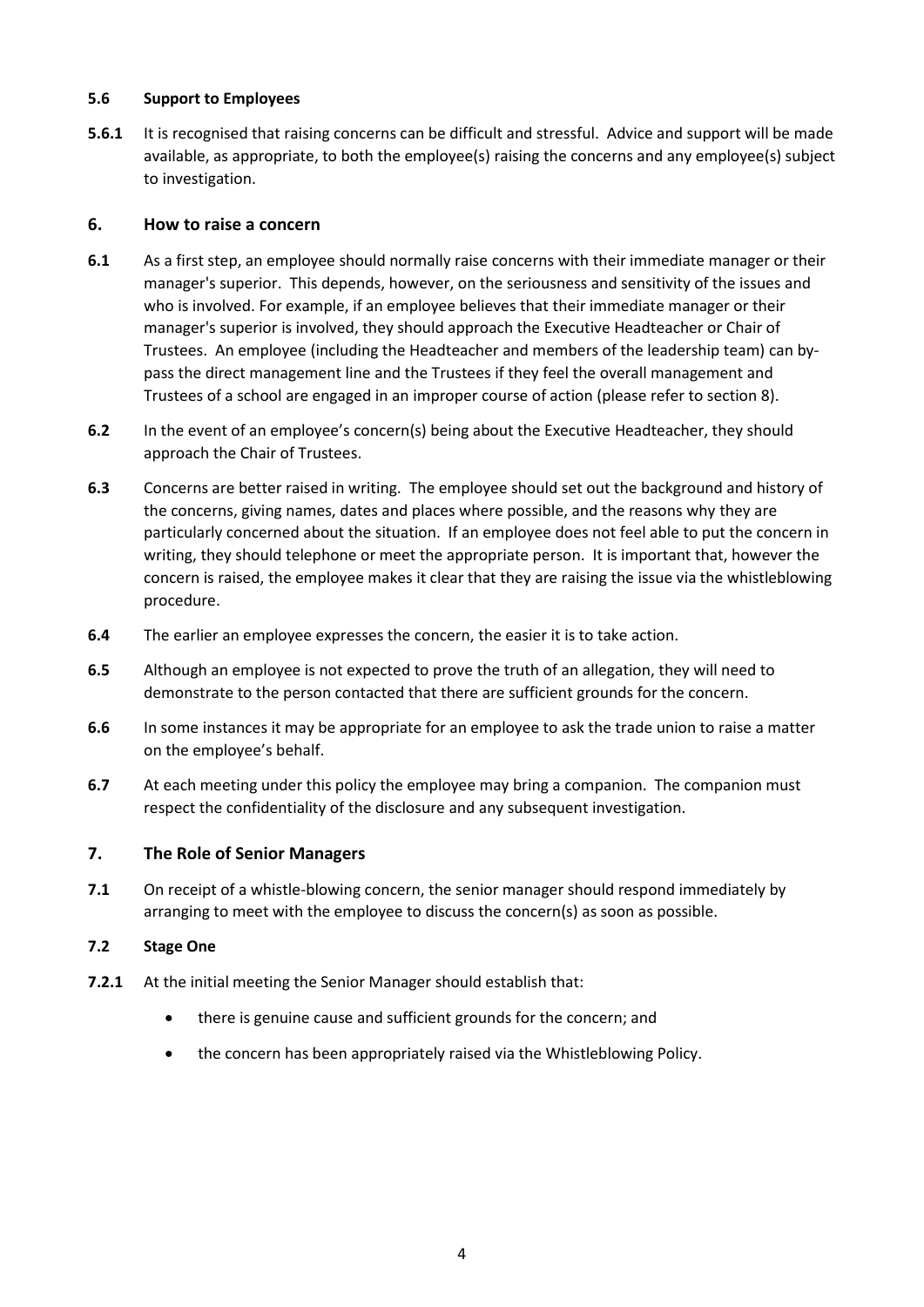- **7.2.2** The Senior Manager should ask the employee to put their concern(s) in writing, if they have not already done so. If the employee is unable to do this the senior manager will take down a written summary of their concern(s) and provide them with a copy after the meeting. The senior manager should make notes of the discussions with the employee. The employee's letter and/or senior manager's notes should make it clear that the employee is raising the issue via the whistleblowing procedure and provide:
	- the background and history of the concerns; and
	- names, dates and places (where possible); and
	- the reasons why the employee is particularly concerned about the situation.
- **7.2.3** The employee should be asked to date and sign their letter and/or notes of any discussion. The senior manager should positively encourage the employee to do this, as a concern expressed anonymously is much less powerful and much more difficult to address, especially if the letter/notes become evidence in other proceedings, e.g. an internal disciplinary hearing.
- **7.2.4** The senior managers should follow the policy as set out above and in particular explain to the employee:
	- Who they will need to speak to in order to determine the next steps (e.g. Headteacher);
	- What steps they intend to take to address the concerns
	- How they will communicate with the employee during and at the end of the process. It should be noted that the need for confidentiality may prevent the school giving the employee specific details of any necessary investigation or any necessary disciplinary action taken as a result;
	- That the employee will receive a written response within ten working days
	- That their identity will be protected as far as possible, but should the investigation into the concern require the employee to be named as the source of the information, that this will be discussed with the employee before their name is disclosed.
	- That the Trust will do all that it can to protect the employee from discrimination and/or victimisation;
	- That the matter will be taken seriously and investigated immediately;
	- That if the employees concern, though raised as a genuine concern, is not confirmed by the investigation, no punitive action will be taken against them;
	- If clear evidence is uncovered during the investigation that they have made a malicious or vexatious allegation, disciplinary action may be taken against them, and
	- The investigation may confirm their allegations to be unfounded in which case the Executive Headteacher and/ or Trustee's will deem the matter to be concluded unless new evidence becomes available.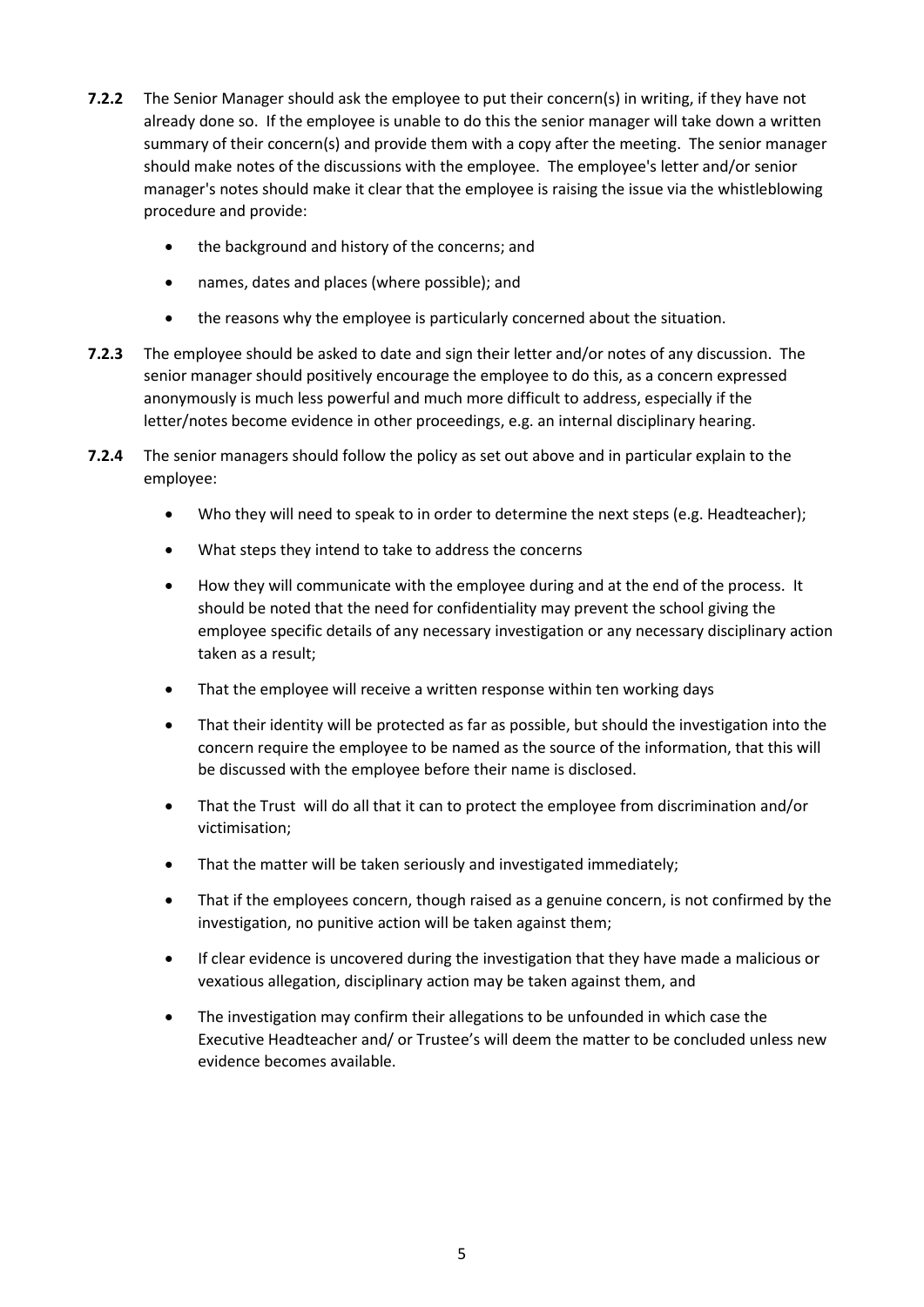## **7.4 Stage Two**

- **7.4.1** Following the initial meeting with the employee, the senior manager should consult with the Executive Headteacher to determine whether an investigation is appropriate and, if so, what form it should take. A record should be made of the decision and/or agreed actions
- **7.4.2** It may be necessary, with anonymous allegations, to consider whether it is possible to take any further action. When making this decision, senior managers should take the following factors into account:
	- the seriousness of the issue(s) raised;
	- the credibility of the concern(s); and
	- the likelihood of confirming the allegation(s) from attributable sources
- **7.4.3** In some cases, it may be possible to resolve the concern(s) simply, by agreed action or an explanation regarding the concern(s), without the need for further investigation. However, depending on the nature of the concern(s) it may be necessary for the concern(s) to:
	- be investigated internally;
	- be referred to the police;
	- be referred to the external auditor;
	- form the subject of an independent inquiry.
- **7.4.4** Senior Managers should have a working knowledge and understanding of other school policies and procedures, e.g. grievance, disciplinary, harassment, child protection procedures, to ensure that concerns raised by employees are addressed via the appropriate procedure/process.

#### **7.5 Stage Three**

- **7.5.1** Within ten working days of a concern being received, the manager receiving the concern (at paragraph 6.1 above) must write to the employee:
	- acknowledging that the concern has been received;
	- indicating how they propose to deal with the matter;
	- giving an estimate of how long it will take to provide a final response; and/or
	- telling the employee whether any initial enquiries have been made; and
	- telling the employee whether further investigations will take place, and if not why not; and/or
	- letting the employee know when they will receive further details if the situation is not yet resolved